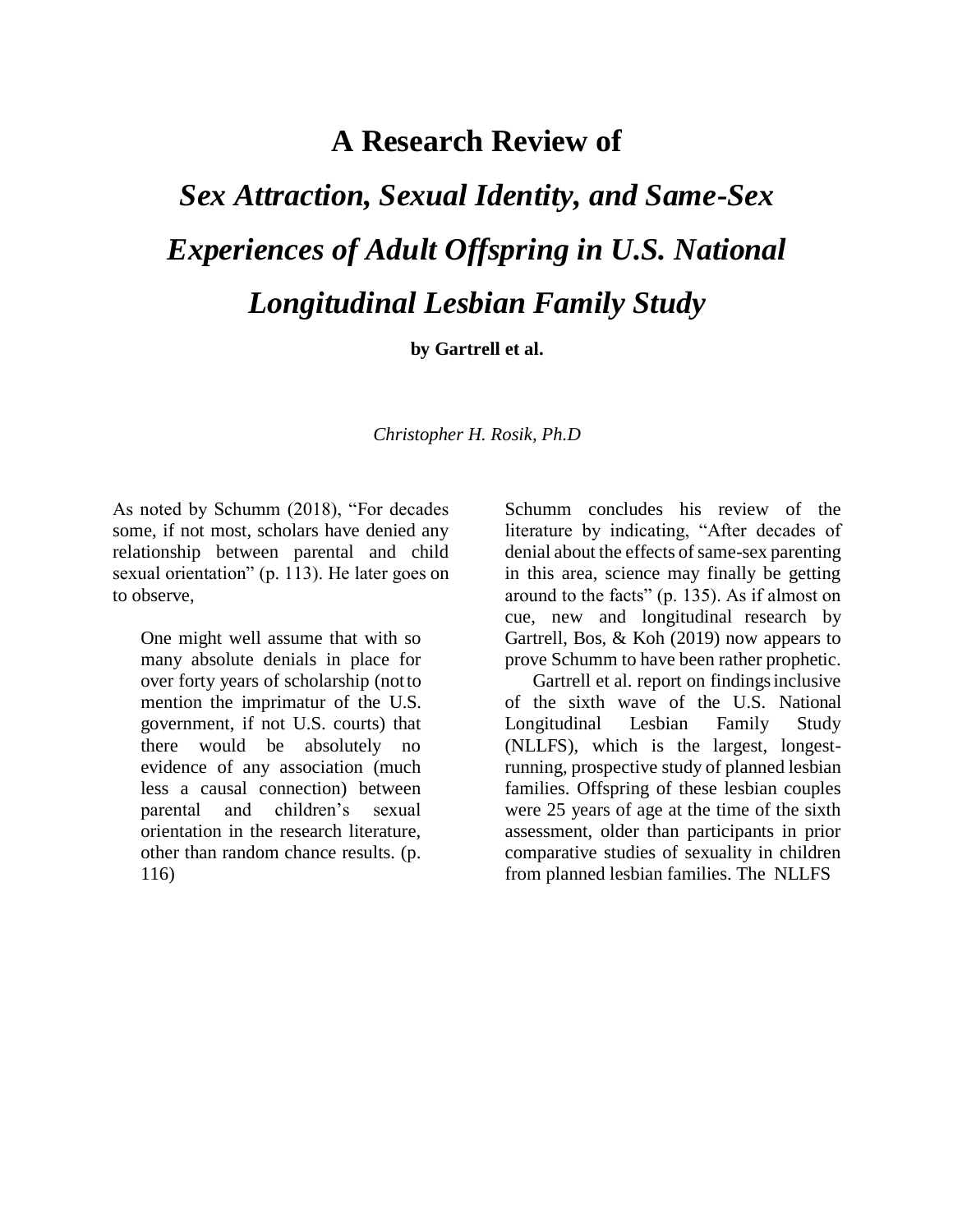cohort initially consisted of 84 such families, and at the time of the sixth wave there remained 77 families for a 92% retention rate. In the current study, these offspring were compared with a matched sample from the 2013–2015 National Survey of Family Growth (NSFG), a nationally representative database whose recruitment criteria was unrelated to parental sexual identity, thus presumably limiting sampling bias. A subset of participants in this NSFG sample were of the same age as the NLLFS adult offspring at the time of data collection, and the survey assessed sexual attraction, identity, and behavior—questions that were also posed to the NLLFS adult children and allowed for comparison. Comparisons using the fifth wave of the NLLFS, when lesbian family offspring were 17 years of age, yielded no significant differences with matched, similaraged NSFG adolescents in terms of sexual identity, and same- and different-sex sexual contacts (Gartrell, Bos, & Goldberg, 2012).

The NLLFS sixth wave sample totaled 76 adult children, 48.7% (37) of whom reported being female and 90.8% identified as White. All participants had attended college. Due to low cell counts, bisexuals were combined with those who identified as lesbian, gay, or homosexual. These issues are common in this literature and do limit the ability to generalize from this research to the offspring of all planned lesbian families.

Results indicated that NLLFS females were significantly more likely to report sexual minority attraction and same-sex sexual experiences than the NSFG females. Of all females, 70.3% in the NLLFS identified as "heterosexual or straight" while 87.8% of females in the NSFG sample so identified. For the males, significantly more NLLFS than NSFG males reported they were not "only attracted to females," identified as gay or bisexual, and had same-sex experiences. Of the NLLFS males, 89.7% identified as "heterosexual or straight" while

97.6% of the NSFG males so identified. Comparing the NLLFS offspring by gender, significantly fewer females (31.4%) than males (73%) reported feelings of attraction only to the other sex. NFFLS females were also less likely than males to identify as "heterosexual or straight" (70.3% vs. 89.7%). There was no significant difference by gender among NFFLS offspring with regards to reported same-sex behavior (females 54.1% vs. males 33.3%).

Gartrell et al. conclude that ". . . the 25 year-old offspring of lesbian parents were significantly more likely to report same-sex attraction, sexual minority identity, and same-sex sexual experiences" (pp. 6–7). They later add for emphasis, "The current investigation is the first comparative study to find a greater likelihood of sexual minority identity among the offspring of lesbian parents" (p. 7). Also intriguing is the authors' reporting of trends in the trajectories of these variables between the fifth and sixth waves of this ongoing survey:

Among the NLLFS female offspring, the percentage identifying as sexual minorities decreased from 48.6 to 29.7% between the ages of 17 and 25. In contrast, the percentage of NLLFS females who had engaged in samesex sexual behavior increased from 15.4 to 54.1% over this 8-year interval. During this same time period, the percentage of NLLFS male offspring identifying as sexual minorities decreased from 21.6 to 10.3%, and the percentage reporting same-sex sexual experiences increased from 5.6 to 33.3%. These findings support prior studies demonstrating variability and fluidity in sexual development, expression, and self-identification over time, particularly in the span from adolescence to early adulthood. (p. 7)